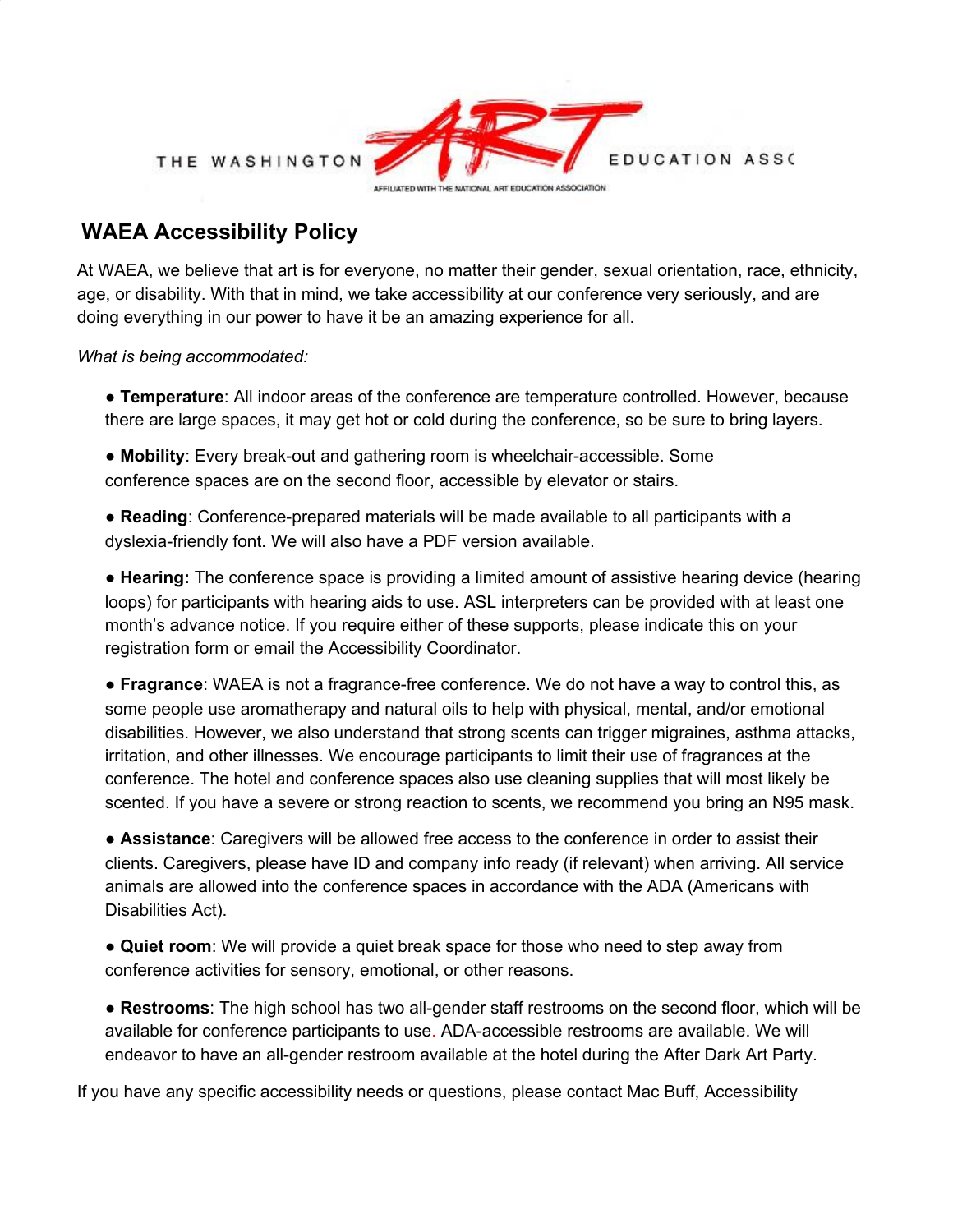Coordinator, at accessibility@waea.net or in person at the Accessibility Table during the conference. **Allies: How we can all contribute to an accessible conference** What is an ally in regards to accessibility at a conference? Allies enable respect, dignity, and ability for all participants. Below are some examples of what that might look like at the WAEA conference:

● Ask to help: Ask if someone would like help, instead of assuming they are incapable of helping themselves. Further, if someone requests accommodation for a disability, respect all requests. Not all disabilities are visible.

● The mindset of "capable," not incapable: Treat others as capable and with abilities, rather than incapable and with disabilities. Do not assume individuals with disabilities want advice. As a default, use Person-First language (e.g. "person with a disability" rather than "disabled person").

● Personal boundaries: Please respect others' physical and emotional boundaries. As an example, do not touch someone's wheelchair without permission, even to move it.

● Respect blue zones: Please be respectful of any areas at the conference marked with blue tape. For example, chairs or areas marked with blue tape are reserved for anyone with accommodations that need to sit up front in order to lip-read or effectively hear. Wheelchair spaces are also marked in blue.

● Keep pathways clear: Keep doorways and walkways unblocked and free of backpacks, personal items, or clutter. This is for everyone's benefit as blocking walkways creates an unsafe situation. Be mindful of your surroundings when stopping to chat with others in the hallways and aisles.

• Air quality: Smoke and fragrances can trigger breathing issues and migraines. Please wash your hands if you smoke. Avoid wearing any type of perfume or cologne.

• Say something: You can be an advocate for accessibility by speaking up if you see something that can be a barrier. For example, if you see pathways blocked, politely ask for them to be cleared or let conference staff/volunteers know.

• Photography: Please try to receive consent from people before taking pictures of them.

If you see any barriers to accessibility, have any concerns, or have any ideas to help improve our conference, please contact Mac Buff, Accessibility Coordinator, at accessibility@waea.net or visit the Accessibility Table at the conference.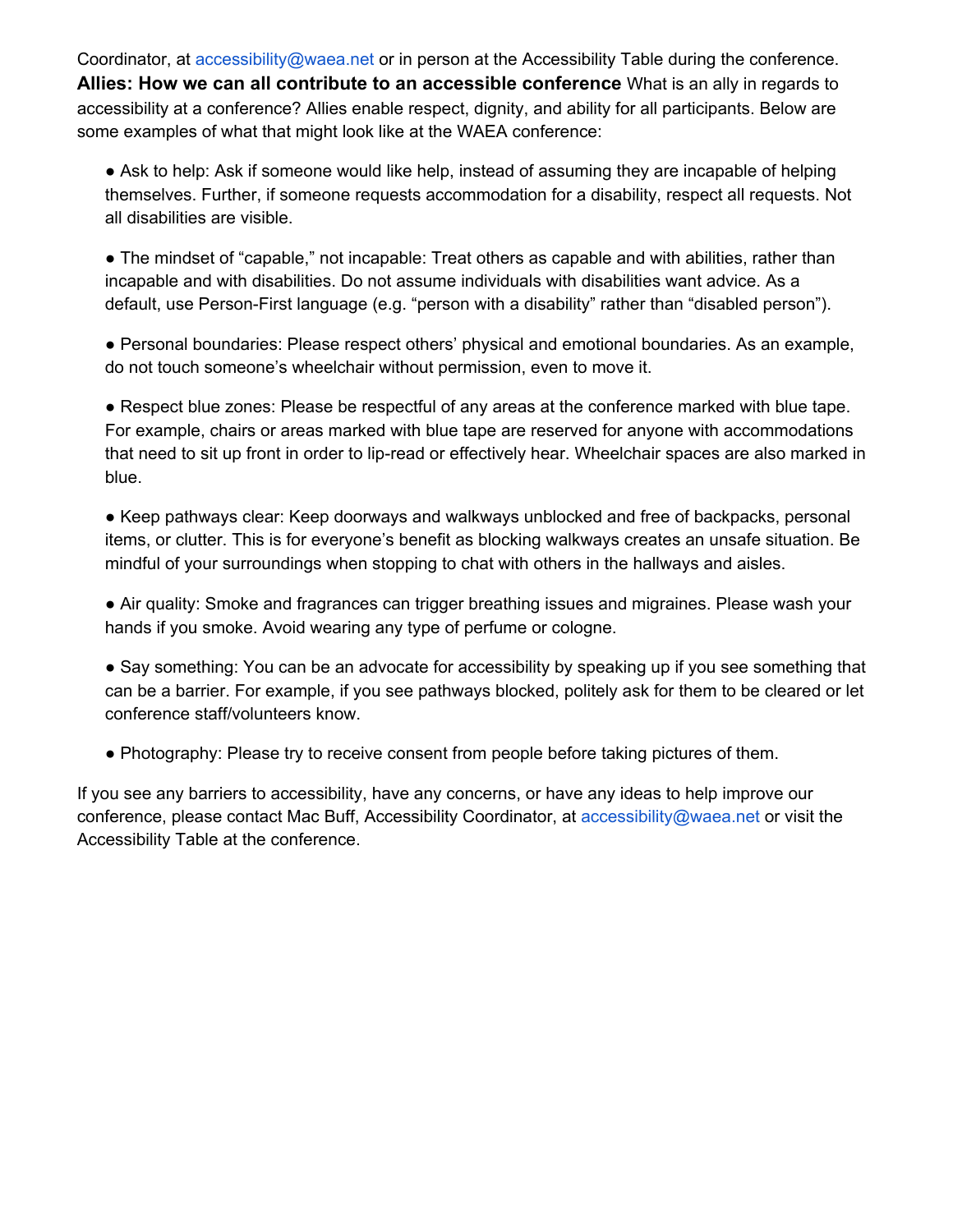# **WAEA Anti-Discrimination/Anti-Harassment Policy**

WAEA is dedicated to providing a great conference experience for everyone, regardless of gender, sexuality, disability, physical appearance, body size, race, ethnicity, or religion. For this reason, we will not tolerate any form of discrimination or harassment of conference participants. Participants found to be engaging in harassment may be sanctioned or expelled from the conference. We expect participants to follow these rules at all conference venues and conference-related social events.

### *What is harassment?*

Harassment includes:

- Offensive verbal comments about gender, sexuality, disability, physical appearance, body size, race, ethnicity, or religion
- Showing sexual images in public spaces. Discussion or images related to sex, discriminatory language, or similar is welcome if:
	- $\circ$  Organizers have specifically granted permission in writing  $\circ$  It is necessary to the topic of discussion and no alternative exists  $\circ$  It is presented in a respectful manner, especially towards women and LGBTQIA+

people; and  $\circ$  Attendees are warned in advance and respectfully given ample warning and opportunity to leave beforehand.

- Intimidation, stalking, or following
- Photographing or recording someone against their consent
- Sustained disruption of talks or other events
- Uninvited physical contact
- Uninvited sexual attention

Participants asked to stop harassing behavior must comply immediately. If a participant engages in discriminatory or harassing behavior, conference organizers retain the right to take any actions to keep the event a welcoming environment for all participants. This includes warning the offender or expulsion from the conference.

### *Reporting*

If someone makes you or anyone else feel unsafe or unwelcome, please report it as soon as possible. Harassment and other code-of-conduct violations reduce the value of our conference for everyone. You can make a report either personally or anonymously.

### Anonymous report:

- You can make an anonymous report online (https://www.surveymonkey.com/r/33TPGDQ) and choose not to include your contact information.
- We can't follow up an anonymous report with you directly, but we will fully investigate it and take whatever action is necessary to prevent a recurrence.